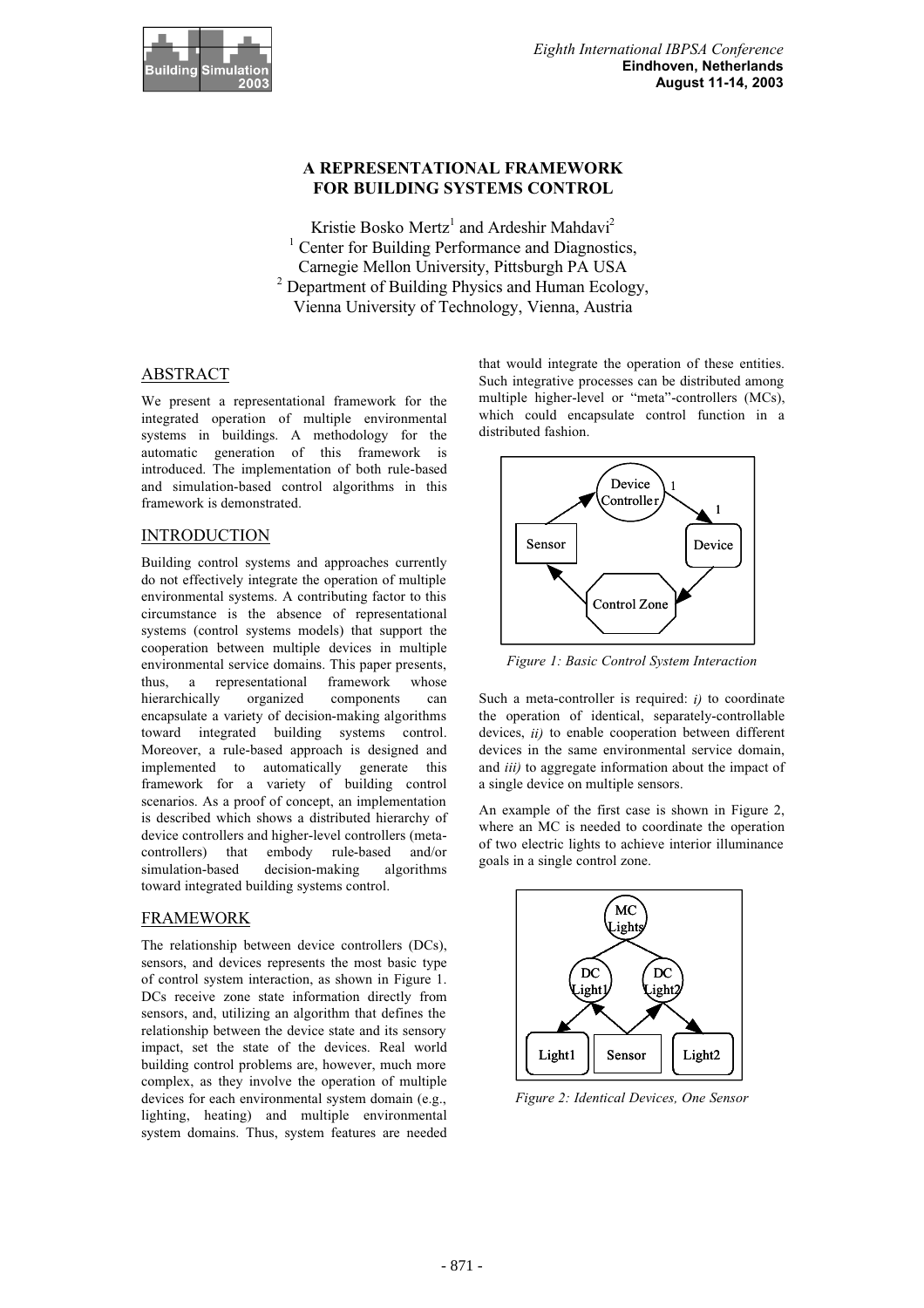In the second case (see Figure 3), movable blinds and electric lights are coordinated to integrate daylighting with electric lighting.



*Figure 3: Multiple Domains, One Sensor*

Figure 4 depicts case three, in which a single device that impacts the state of more than one space is controlled by aggregating the sensory information in each space.



*Figure 4: Multiple Sensors, One Device*

In actual building control scenarios, many different combinations of the above examples can be found. Thus, the manner in which the control system functionality is distributed among the controllers must be clearly defined. The object model must be created using a logical, coherent, and repeatable method so that it can be used for a diverse set of building controls application. In our solution, a set of constitutive rules allow for the automated generation of the control system model (Mahdavi 2001a, 2001b). Specifically, five model generation rules are applied successively to the control problem, resulting in a unique configuration of nodes that constitute the representational framework for a given control context.

### **Model Generation Rules**

- 1. Multiple devices of the same type that are differentially controllable and that affect the same sensor need a meta-controller.
- 2. More than one device of different types that affect the same sensor needs a meta-controller.
- 3. More than one first-order meta-controller affecting the same device controller needs a second-order (higher-level) meta-controller.
- 4. Remove any new node whose functionality duplicates that of an existing node.
- 5. If Rule 4 was applied, re-connect any isolated nodes.

The following example illustrates these Rules and describes the functionality of each node in the resulting object model. The scenario includes two adjacent rooms, each with four luminaires and one local heating valve, which share exterior movable louvers (see Figure 5). Hot water is provided by the central system, which modulates the pump and valve state to achieve the desired water supply temperature. In each space, illuminance and temperature is to be maintained within the setpoint range.

The control zones are defined by describing the relationship between the sensors and devices. It must be determined which devices influence which sensors. In this case, an interior illuminance sensor (E) and a temperature sensor (t) are located in each space. The sensors for Space1 are called  $E_1$  and  $t_1$ , and those for Space2 are called  $E_2$  and  $t_2$ . In Space1, both the louvers and electric lights can be used to meet the illumination need. As shown in Figure 6, Sensor  $E_1$  is influenced by the louver state, controlled by DC-Lo1, and the state of four electric lights, each controlled by a DC-EL. Similarly, both the local valve state and the louver state influence the temperature in Space1,  $t_1$ . Analogous assumptions apply to Space2.

Once the control zones have been defined, the Model Generation Rules can be applied to this scenario. By applying them to the control problem as illustrated in Figure 6, the model of Figure 7 results. A summary of the application of Rules 1, 2, and 3 is shown in Table 1. In the application of Rule 1, four nodes, DC-EL1, EL2, EL3, and EL4 are the same type of device and all impact sensor  $E_1$ . Thus, an MC is needed to coordinate their action: MC-EL\_1. Similarly, in the application of Rule 2, both DC-Lo1 and DC-Va1 impact the temperature of Space1; thus, MC-Lo\_Va\_1 is needed to coordinate their action. For Rule 3, four MC nodes are controlling the DC-Lo1 node; thus, their actions must be coordinated by an MC of second order, MC-II EL\_Lo\_Va\_1.

In this example, Rules 1, 2, and 3 were applied to the control problem to construct the object model. With this consistent method, a model of distributed, hierarchical control nodes can be constructed.

In certain cases, the control problem contains characteristics that cause the model not to converge to a single top-level controller. In these cases, Rules 4 and 5 can be applied to ensure convergence.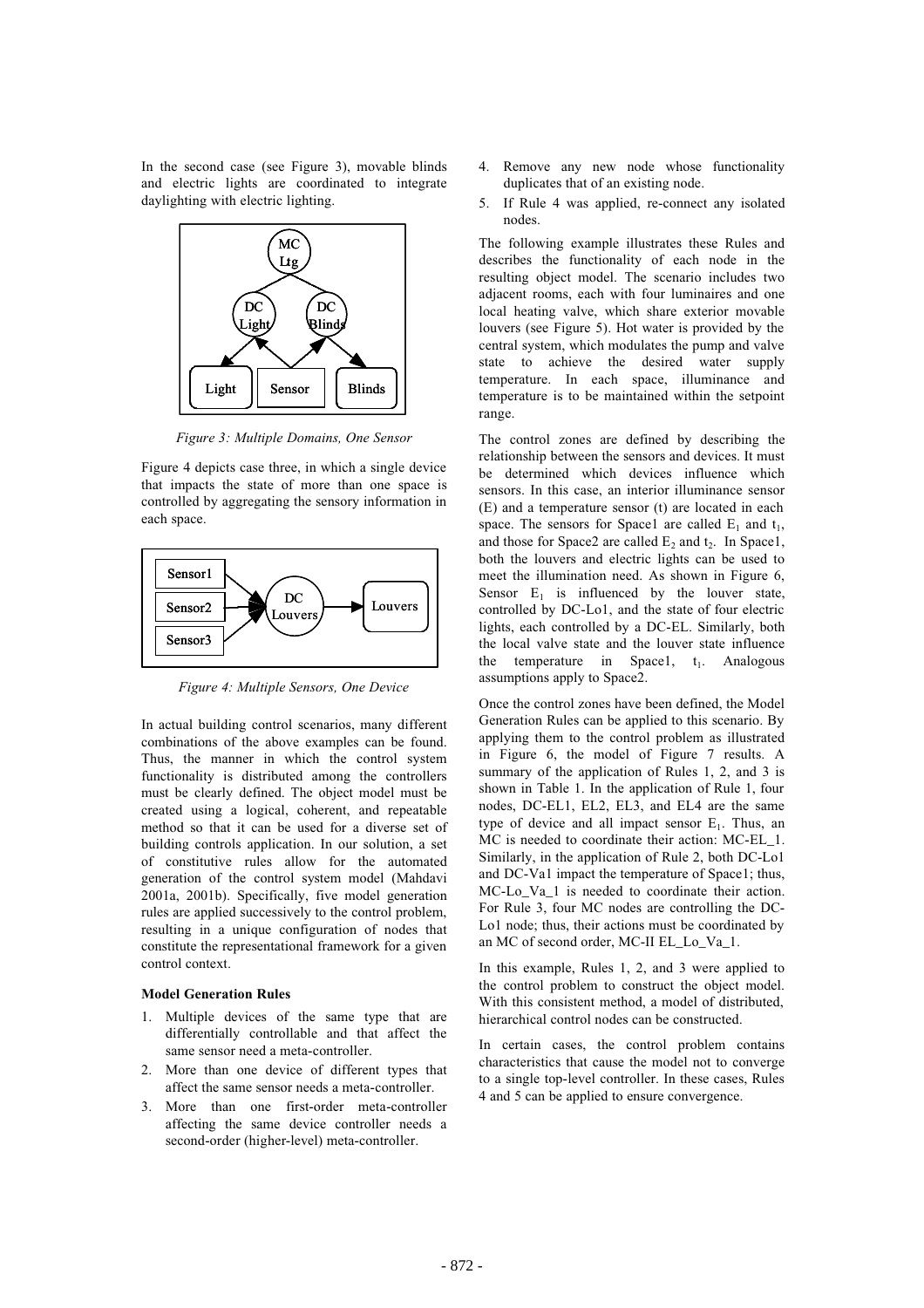

*Figure 5: Floor Plan of Spaces for Example*



*Figure 6: Relationship between Sensors and Devices for Example*



*Figure 7: Object Model for Automatic Generation*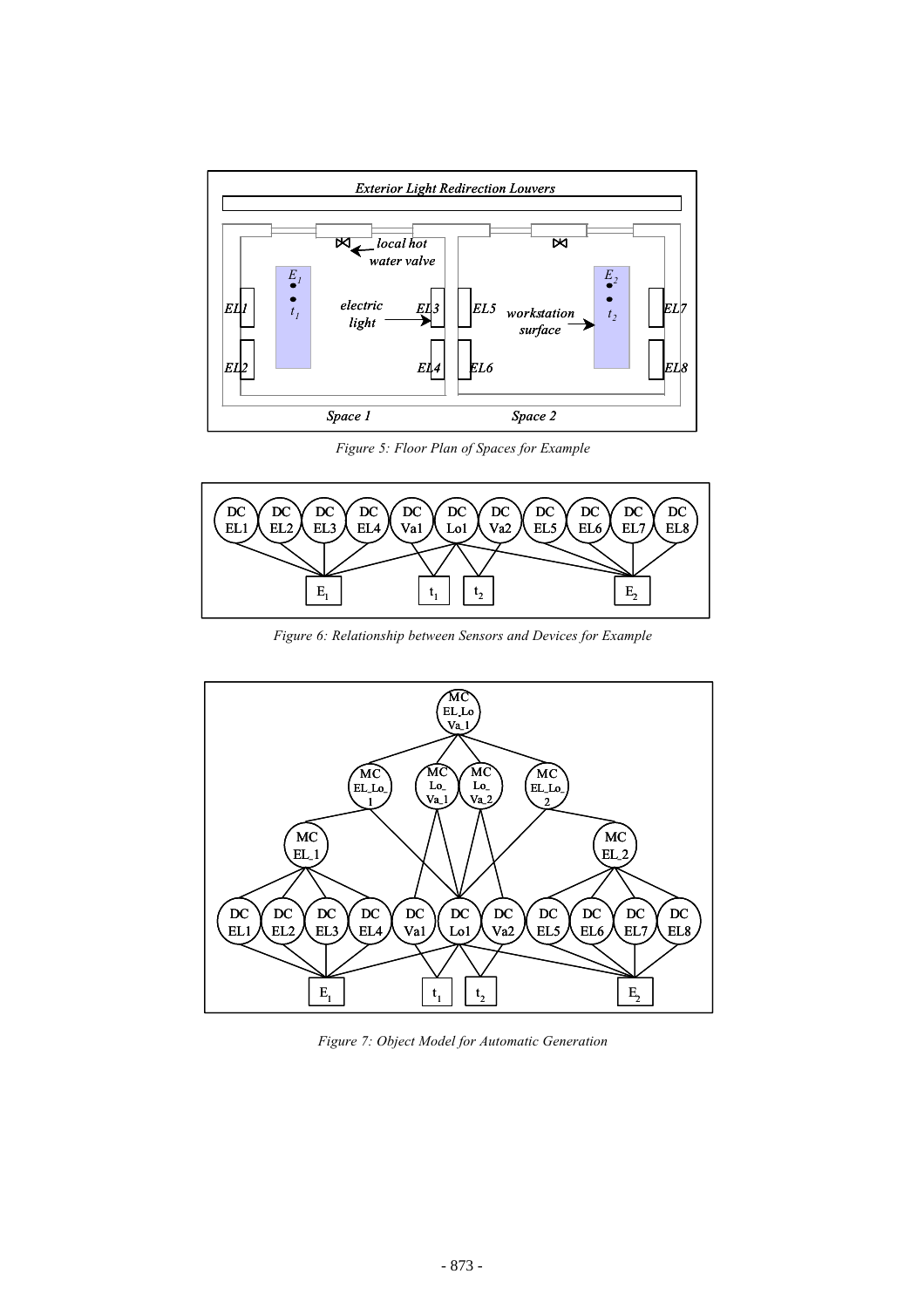|                              | Tuble 1. Application of Rules 1, 2, and 5 |          |            |  |  |  |
|------------------------------|-------------------------------------------|----------|------------|--|--|--|
| Multiple                     | Affected                                  | Affected | Meta-      |  |  |  |
| Controllers                  | Sensor                                    | Device   | Controller |  |  |  |
| Application of Rule 1        |                                           |          |            |  |  |  |
| EL1, EL2,                    | $E_1$                                     | N/A      | $MC-EL_1$  |  |  |  |
| EL3, EL4                     |                                           |          |            |  |  |  |
| EL5, EL6,                    | E                                         | N/A      | MC-EL 2    |  |  |  |
| EL7, EL8                     |                                           |          |            |  |  |  |
| <i>Application of Rule 2</i> |                                           |          |            |  |  |  |
| Lol, Val                     | $t_1$                                     | N/A      | MC-Lo_Va_1 |  |  |  |
| Lo1, Va2                     | t <sub>2</sub>                            | N/A      | MC-Lo_Va_2 |  |  |  |
| $EL_1$ , Lo1                 | $E_1$                                     | N/A      | MC-EL_Lo_1 |  |  |  |
| $EL_2$ , $Lo1$               | E <sub>2</sub>                            | N/A      | MC-EL_Lo_2 |  |  |  |
| <b>Application of Rule 3</b> |                                           |          |            |  |  |  |
| $EL\_Lo\_1$ ,                | N/A                                       | Lo1      | $MC-II$    |  |  |  |
| $EL\_Lo_2$                   |                                           |          | EL_Lo_Va_1 |  |  |  |
| $Lo$ $Va_1$ ,                |                                           |          |            |  |  |  |
| Lo Va 2                      |                                           |          |            |  |  |  |

*Table 1: Application of Rules 1, 2, and 3*

The following example illustrates the application of these two rules. Rule 4 is used to ensure that model functionality is not duplicated; the means of detecting a duplicated node is in the node name. Figure 8 shows a model that was constructed using Rules 1, 2, and 3; the application of these rules is summarized in Table 2.



*Figure 8: Application of Rules 4 and 5*

Rule 1 does not apply in this case because there are three different device types. For the application of Rule 2, DC-EL1 and DC-BL1 both impact the state of E1 and thus MC-BL\_EL\_1 is needed to negotiate between them. Three MC nodes are created in this

manner. When Rule 3 is applied, three MCs of second order are created. It is apparent that the model will not converge. In addition, the three nodes have the same name: MC-BL\_EL\_Lo\_. This is an indication of duplicated functionality, specifically the coordination of devices BL, EL, and Lo. Thus, by Rule 4, nodes MC-BL\_EL\_Lo\_2 and MC-BL\_EL\_Lo\_3 are removed, and by Rule 5, node MC-BL\_Lo\_1, which is left without a parent node, is connected to the MC-BL\_EL\_Lo\_1.

*Table 2: Application of Rules 2 and 3*

| Multiple                     | Affected       | Affected     | Meta-Controller |  |
|------------------------------|----------------|--------------|-----------------|--|
| Controllers                  | Sensor         | Device       |                 |  |
| <b>Application of Rule 2</b> |                |              |                 |  |
| EL1, BL1                     | $E_1$          | N/A          | $MC-BL_EL_1$    |  |
| EL1, Lo1                     | E <sub>2</sub> | N/A          | MC-EL_Lo_1      |  |
| BL1, Lo1                     | E3             | N/A          | MC-BL_Lo_1      |  |
| <b>Application of Rule 3</b> |                |              |                 |  |
| BL EL 1.                     | E1             | $DC-EL1$     | MC-             |  |
| $EL\_Lo\_1$                  |                |              | BL_EL_Lo_1      |  |
| $EL$ $Lo$ $1$ ,              | E,             | $DC$ -Lo $1$ | MC-             |  |
| $BL\_Lo\_1$                  |                |              | BL_EL_Lo_2      |  |
| BL EL 1.                     | $E_3$          | $DC-BL1$     | MC-             |  |
| BL Lo 1                      |                |              | BL_EL_Lo_3      |  |

## CONTROL METHODS

#### **Introduction**

Both rule-based control (RBC) and simulation-based control (SBC) can be implemented in a building control system. Within this representational framework, each node can encapsulate a decisionmaking algorithm, and either RBC or SBC can be used within any of these nodes, at any level of the control system object model.

#### **Rule-based control**

In rule-based control, a simple statement describes the control function used to make decisions. As an example, the type of a rule used within the DC node defines the relationship between the state of a device and its corresponding impact on the state of the sensor.

Rules can be developed through a variety of techniques. For example, rules can rely on the knowledge and experience of the facilities manager, the measured data in the space to be controlled, or logical reasoning. The following example describes how rules were developed from measured data to capture the impact that the states of 4 electric lights had on the space interior illuminance.

The floor plan (see Figure 9) shows the location of four electric lights (EL) and two interior illuminance sensors (E).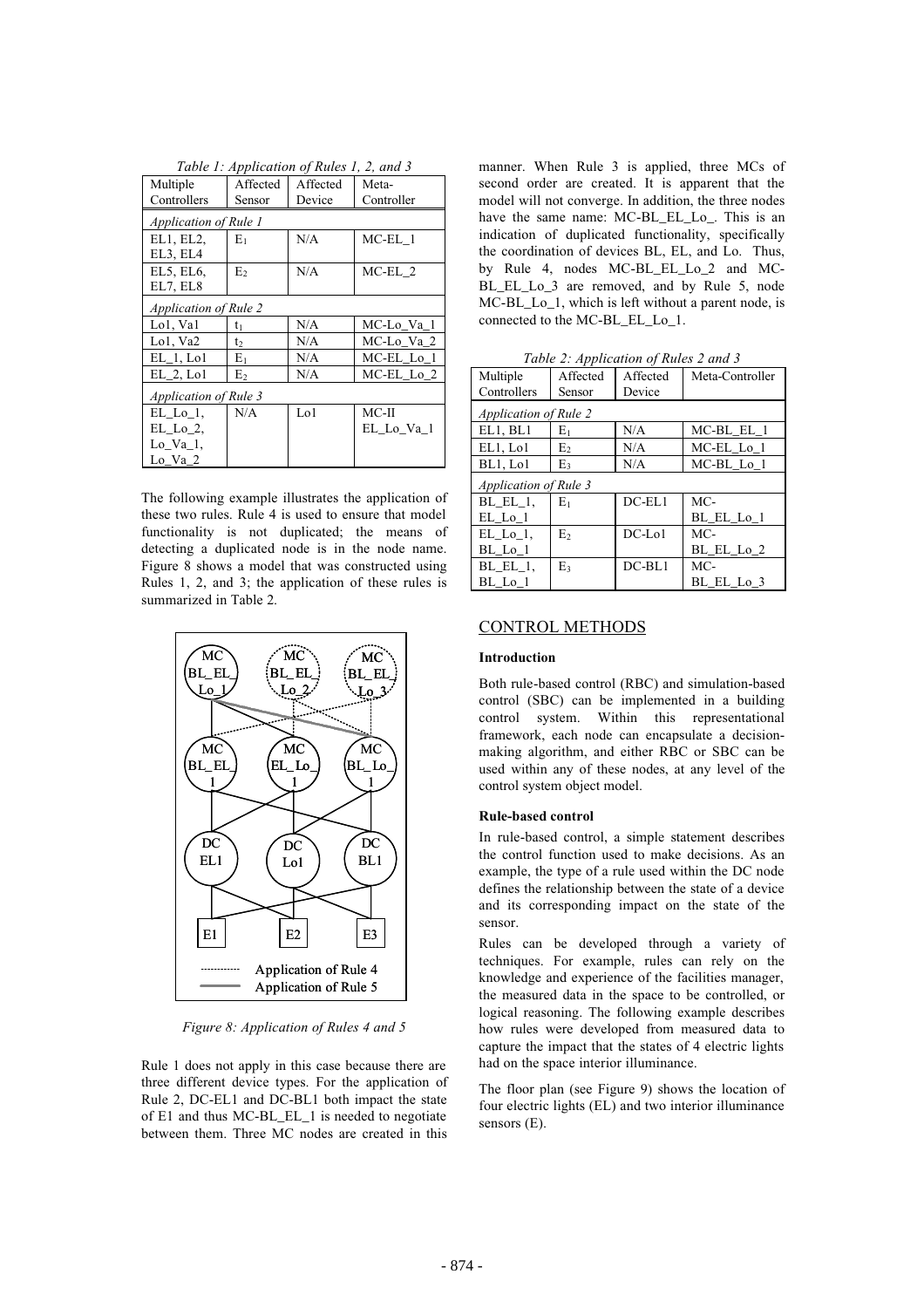

*Figure 9: Floor Plan for Electric Light Rule Development*

The luminaire rules were developed from measured data taken at night so that the influence of daylight on the results was excluded. The electric lights were individually dimmed from 100% to 0% at 10% intervals, and the desktop illuminance at two locations was measured. Figure 10 and Figure 11 show the impact each luminaire has on sensors  $E_1$ and  $E_2$ .



*Figure 10: Interior Illuminance Rule, E1*



*Figure 11: Interior Illuminance Rule, E2*

A second type of rule that could be implemented in this framework is the control strategy. At the level of the MC, coordination is accomplished by setting guidelines about what combination of device states are permitted to achieve the goal. For example, one may limit the control decision to that which fully utilizes daylighting before electric lighting.

### **Simulation-based control**

Simulation-based control (Mahdavi 2001c, 1997, Mahdavi et al. 2000) can be used for building control within this representational framework through the following procedure: *i)* generation of multiple potential building states; *ii)* simulation of chosen states; *iii)* evaluation and ranking of simulation results based on an objective function

The state of a building is described by a combination of the states of its devices. For each node that utilizes SBC, multiple building states are generated from the state space of options, each of which is a potential control decision. When the state space is very large, a number of methods can be used to reduce it. In this research, the device states were discretized and state space reduction rules were applied. An example of such a rule is to choose only those building states where the individual device state moves in the appropriate direction, say that of increased service, based upon a reported sensor state below the setpoint. Once the final number of building states is chosen, each is simulated. However, this assumes that the simulation application has been calibrated to accurately reflect the behavior of the space. The calibration procedure is an iterative one, where the building is first simulated with initial assumptions based upon estimated values of space characteristics; if the simulation results do not quite match measured data, then the assumptions are corrected and the simulation repeated.

One of the simulation programs used in the present research was Lumina (Pal and Mahdavi 1999). Lumina predicts illuminance levels given space geometry, organization, surface characteristics, and devices, plus a luminance distribution model of the sky patches. Figure 12 and Figure 13 show pre- and post-calibration results from Lumina compared with measured data from the space it modeled. The calibration procedure improved Lumina's ability to accurately predict light levels in the space.



*Figure 12: Pre-Calibration Results, E1*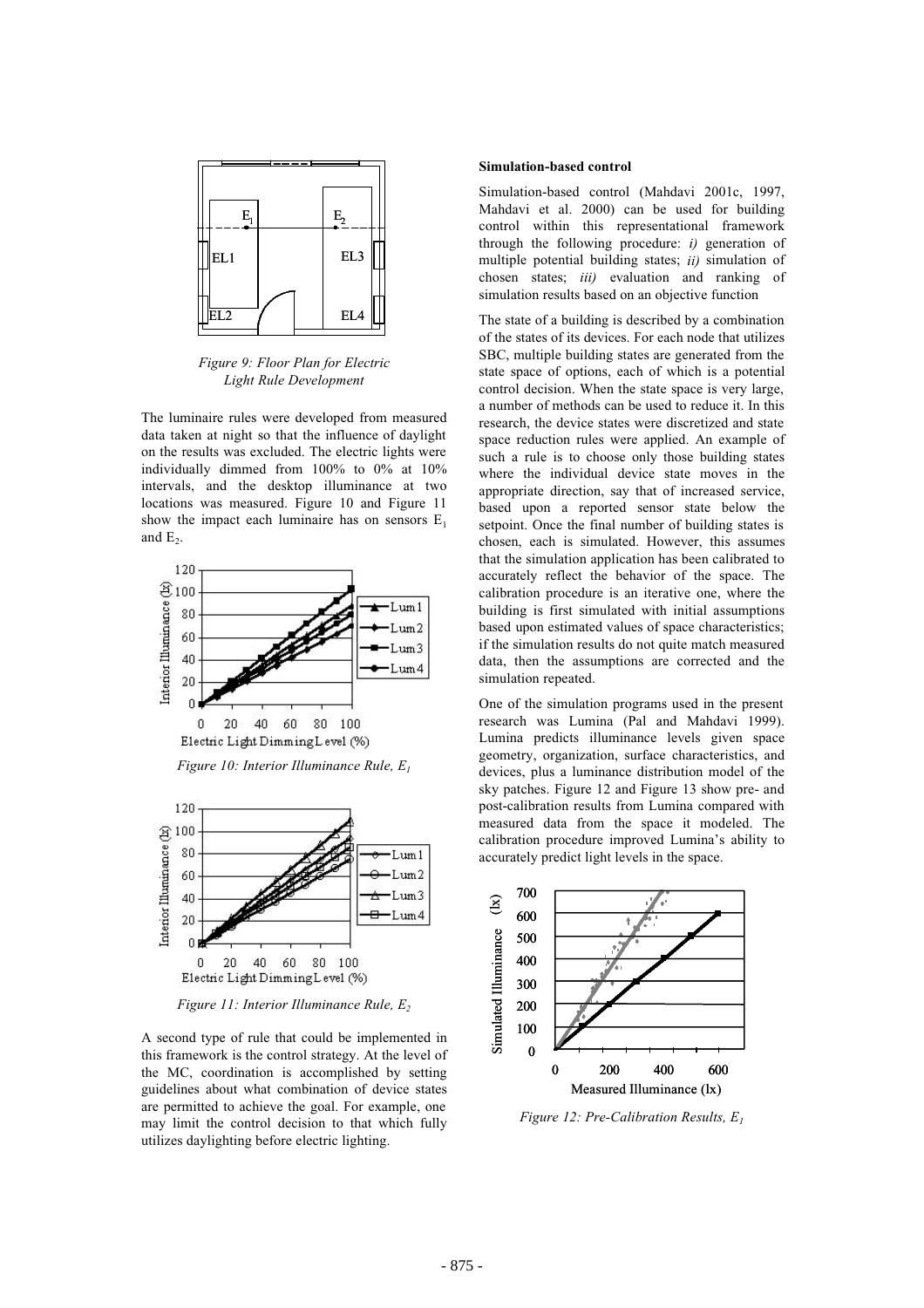

*Figure 13: Post-Calibrated Results, E1*

The simulation results are evaluated and ranked according to their ability to satisfy the conditions of the objective function.

To implement SBC within the control system framework, an interface is necessary to map the control system data to the simulation and the results from the simulation to the controller, as shown in Figure 14. Each controller has a separate interface for each simulation.



*Figure 14: Controller-Simulation Interface*

## IMPLEMENTATION

## **Introduction**

The goal of this demonstrative implementation is to investigate cooperation among devices within in the same building service domain (e.g., heating, lighting), the interaction between multiple domains, and the interaction between two spaces that share the same device. The objective function of the control system is to maintain all sensors within their setpoint range while obeying the rules at each node. Rule-based and simulation-based control functionalities are applied.

### **Implementation Parameters**

The configuration of the spaces used in this implementation has been presented in Figure 5. Space1 is the test space in which measured data was collected for calibration of simulations and for sensory input during this implementation. Space2 is a virtual space, which is assumed to adjoin Space1, sharing geometric and organizational characteristics of Space1 plus the exterior movable louvers device.

Measured data from the north side of the test space, including illuminance and temperature, represent the north side of the virtual test space.

Each space contains four electric lights and a local heating valve. An exterior light-redirection louver system is shared by both spaces. The device states have been discretized for state space reduction, and the performance indicators impacted by each device are listed in Table 3 as interior illuminance and temperature.

| Table 5. Implementation Farameters |                |                                                                                   |                             |  |
|------------------------------------|----------------|-----------------------------------------------------------------------------------|-----------------------------|--|
| Type and Number<br>of Devices      |                | <b>States</b>                                                                     | Performance<br>Indicators   |  |
| Light<br>Redirection<br>Louvers    |                | $0^{\circ}$ , 70 $^{\circ}$ , 90 $^{\circ}$ , and<br>$105^\circ$ from<br>vertical | illuminance,<br>temperature |  |
| Electric<br>Lights                 | 8              | $0\%$ , 33%, 67%,<br>and 100%                                                     | illuminance                 |  |
| Heating<br>Valve                   | $\overline{c}$ | $0\% - 100\%$ in<br>5% increments                                                 | temperature                 |  |

*Table 3: Implementation Parameters*

The control system was operated for 4 days (in the heating season during daylight hours) for which the following sensor data was available: interior illuminance and temperature for two spaces, outdoor dry bulb temperature, global and diffuse irradiation, and central system hot water supply temperature.

# **Algorithms**

The object model generated for this implementation is presented in Figure 7. During the experiment, SBC was utilized for nodes DC-Va1, DC-Va2, and DC-Lo1. RBC was used for the remaining nodes. The rules used in the DC-EL nodes were derived from Figure 10 and Figure 11. The rules utilized at each MC node are summarized in Table 4.

*Table 4: Rules Used for Implementation*

| Node             | Rule                                                     |
|------------------|----------------------------------------------------------|
| MC-EL_1 and      | Prohibit independent<br>switching of lights              |
| $MC-EL_2$        |                                                          |
| MC-EL_Lo_1 and   | Fully utilize daylighting                                |
| MC-EL_Lo_2       | before electric lighting                                 |
| MC-Lo_Va_1 and   | Fully utilize solar heat                                 |
| MC-Lo_Va_2       | before mechanical lighting                               |
| MC-II EL_Lo_Va_1 | Choose option that meets<br>setpoint need of all sensors |

To implement SBC, the Nodem simulation tool was also used (Mahdavi and Mathew 1995, Mathew and Mahdavi 1998). Nodem predicts interior temperature by balancing heat gains and losses in the space.

The local heating valve was simulated as a heat gain to the space, which was added to other internal loads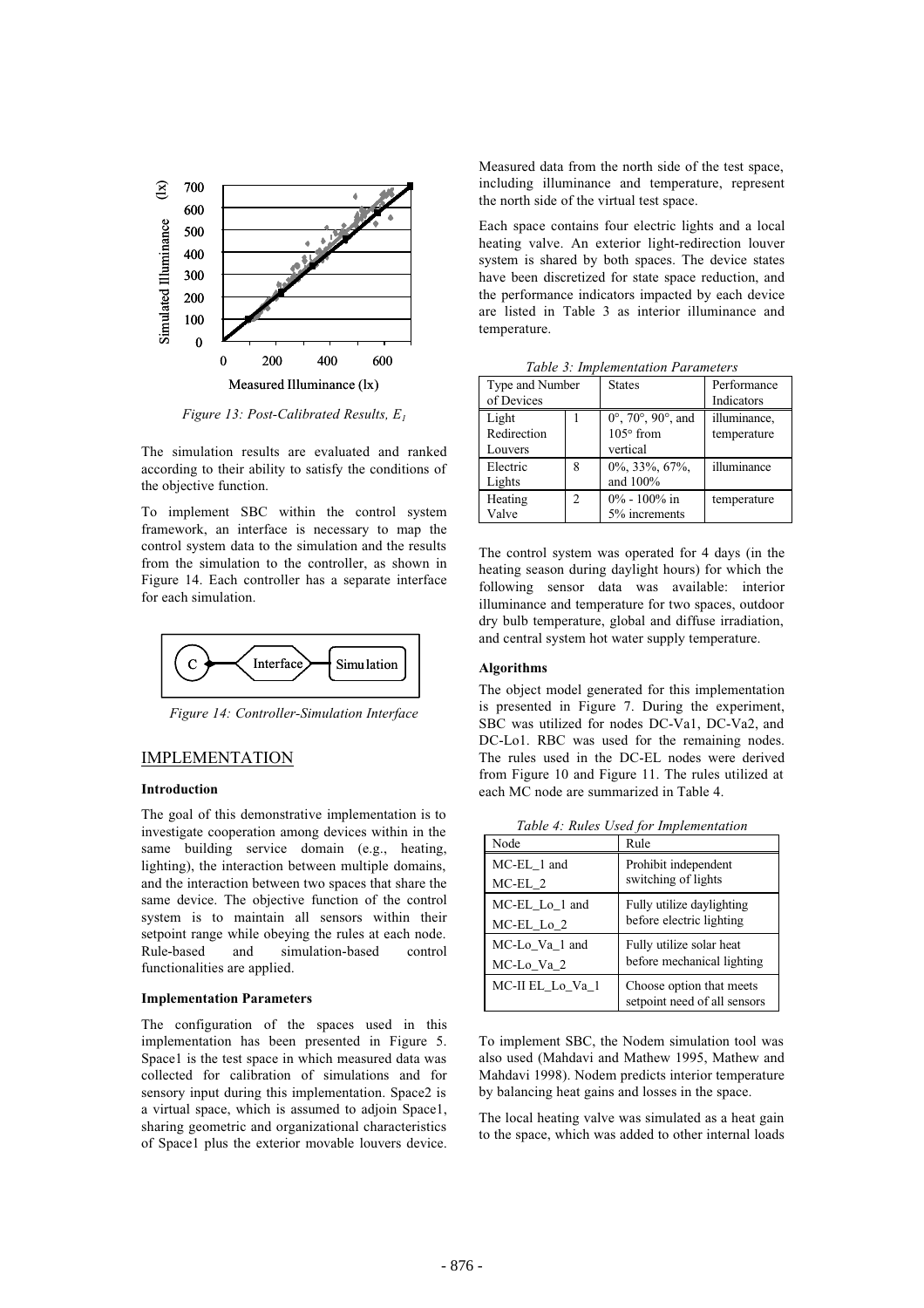in Nodem. It was necessary to determine how much heat gain to each space is possible through the water local heating system at each valve state. The local supply temperature is dependent on the central supply temperature, which changes continually due to the changing needs of the building. Likewise, according to the following equation, heat supplied to the space is dependent on local supply temperature. Thus, the amount of heat provided by the local heating system changes with constant valve state.

$$
Q = m \cdot c_P \cdot (T_1 - T_2) \tag{1}
$$

m: mass flow rate of water in the pipe

- c<sub>P</sub>: specific heat at constant pressure
- $T_1$ : local pipe surface temperature at the entrance to the space
- $T<sub>2</sub>$ : local pipe surface temperature at the exit from the space

Estimating the losses from the mullion pipes to the space was accomplished by estimating the local water flow rate and measuring the surface temperatures at both ends of pipe. Over the course of several days in the winter, the water mullion valve was moved to a new position every 20 minutes, and the resulting surface temperatures measured. The heat loss to the space was calculated for a valve position of 100% and binned according to the central system water supply temperature. The results are graphed in Figure. To utilize the chart, at each timestep the hot water supply temperature for the space from measured data is necessary. Thus, the DC-Va nodes use a rule to estimate values that are used in the simulation for control purposes.



*Figure 14: DC-Va Heat Supply, 100%*

The louvers are simulated in both Lumina and Nodem. In Lumina, illuminance changes due to louver position were determined by modeling the louver as an exterior surface. Lumina calculates the inter-reflections of light between the louver surfaces as well as between the louvers and window surfaces. The result is an accurate estimation of the amount of light entering the space.

To calculate the amount of solar heat gain to the space at a given time, Lumina was used as well. For this purpose, it was necessary to make estimation about the relationship between the visible energy (light) and radiant energy (heat) that reaches the outside face of the window glass. The resulting solar heat gain was then input into Nodem as an additional heat gain.

### **Operation**

The operation of the control system at each timestep begins with measured illuminance and temperature data that are mapped to the sensor representations in the object model. The device controllers read the new sensor values, determine whether they are out of range, decide on appropriate action based on their decision-making algorithm, and submit a request to their meta-controller parent(s). The format of the request is a table of optional device states and their corresponding predicted impact on each sensor with which they are associated. For example, in Figure 7, the DC-Lo1 reads the values of sensors  $E_1$ ,  $E_2$ ,  $t_1$ , and  $t<sub>2</sub>$ . It then sends a request to each of four MCs: EL Lo1, EL Lo 2, Lo Va 1, and Lo Va 2.

The meta-controller is responsible for aggregating the requests of its child nodes, applying the decisionmaking algorithm, which is in this case a rule, ranking the options, and supplying its parent node(s) with a list of state options for each device state for which it is responsible.

At the highest level, the controller makes the final decision, sending the results back down through the hierarchy to the device controllers, which then set the new device states.

### RESULTS

Figure 15 shows the simulated thermal performance of the Space1 when controlled by this control system. The interior temperature is maintained within its setpoint range. Appropriate action of the water mullion valve in response to decreasing temperature is seen as it opens the valve